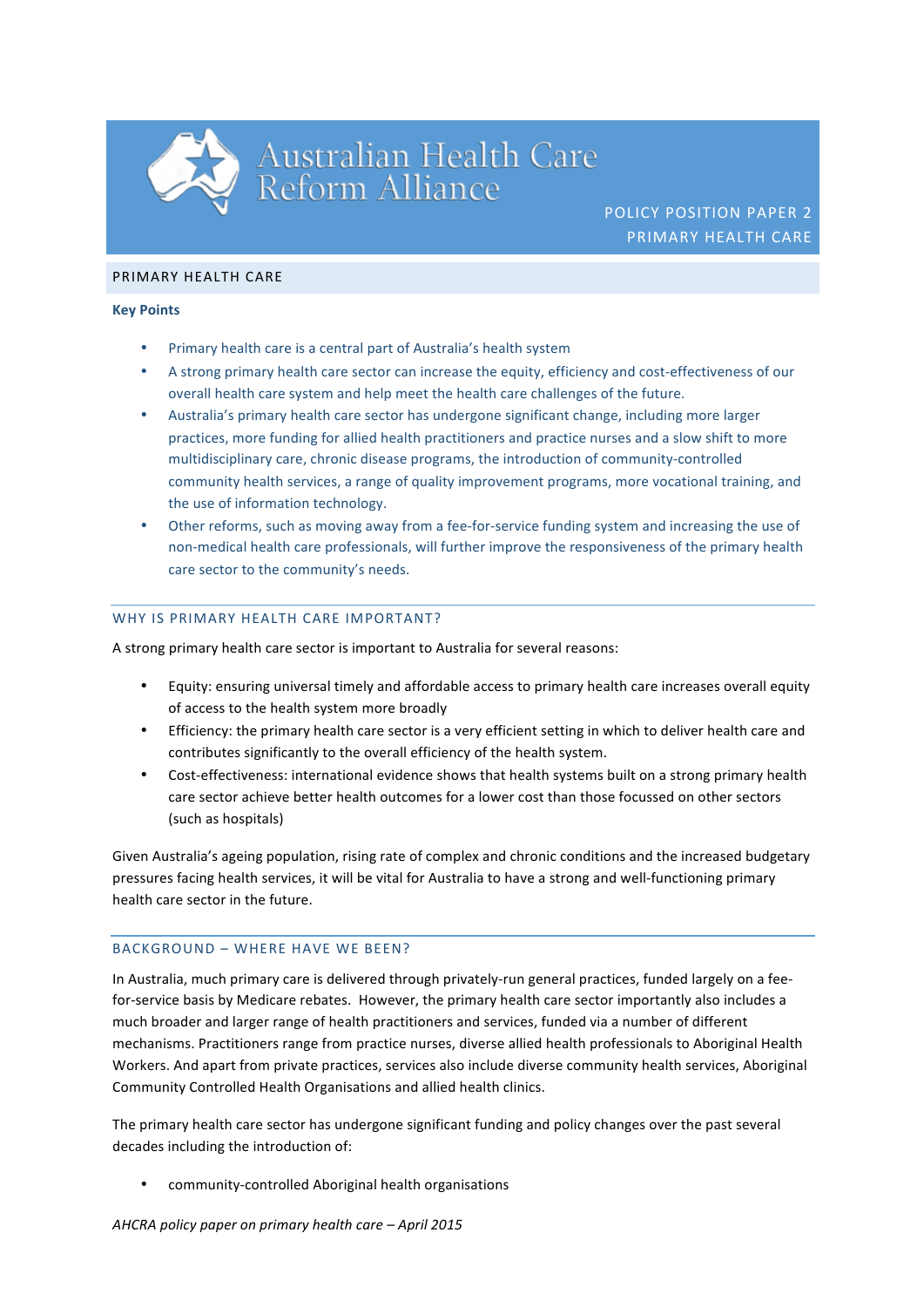- community controlled community health services, especially in Victoria
- multiple ad hoc changes in state governments policies and funding arrangements for community health resulting in an inconsistent approach across the country
- more multidisciplinary care in private practice (although still relatively modest), especially involving psychologists (via the Better Mental Health and ATAPS programs) and other allied health practitioners (via GP Chronic Disease Management and Team Care arrangements)
- Super Clinics program, as well as incentive programs in the 1990s to increase size of GP practices to allow more diverse teams, and practice expansion grants
- specific rural and remote workforce incentives
- various programs and incentives for GPs to provide preventive services/improve quality (e.g. via PIP, EPC, vocational training, support for the use of IT, Primary Care Collaboratives, practice support visits)
- Divisions of General Practice evolving into Medicare Locals and now Primary Health Care Networks
- PHCRED strategy to support translational research
- specific mental health and chronic disease management Medicare item numbers.

## CURRENT SITUATION - WHERE ARE WE NOW?

There are a number of key challenges facing the primary health care system, including:

- Workforce shortages and mal-distribution of workforce (especially affecting poorer urban and rural/remote communities)
- Addressing the severe limitations of fee-for-service funding to create more effective care mechanisms
- Transitioning from Medicare Locals to Primary Health Care Networks
- Bridging the divide between Commonwealth and state funded services
- Rising rates of chronic disease and associated cost (that of the four most expensive chronic diseases currently equates to around 36% of all health expenditure<sup>i</sup>)
- Poor coordination of service planning and delivery within the sector and with other health care, social and welfare sectors
- Addressing the needs of people from disadvantaged communities
- Promoting and reporting on quality measures
- Poor access to oral health care for many people, in particular those on low incomes
- Engaging the local community
- Conducting primary health care research and translating research findings into practice (a significant gap including in areas of significant costs (e.g over prescription rates).

Research indicates that there are significant groups in the community who do not have adequate access to primary health care for reasons including geography, cost and cultural security. There are also a significant number of preventable hospital admissions every year for conditions that could have been either prevented or treated in the community. This indicates that our primary health care sector is not functioning optimally.

### FUTURE AGENDA - WHERE WE WANT TO GO?

AHCRA's vision is for a strong equitable and efficient primary health care sector which provides equal access to high quality care to all Australians. To achieve this we believe that we need the following to occur: